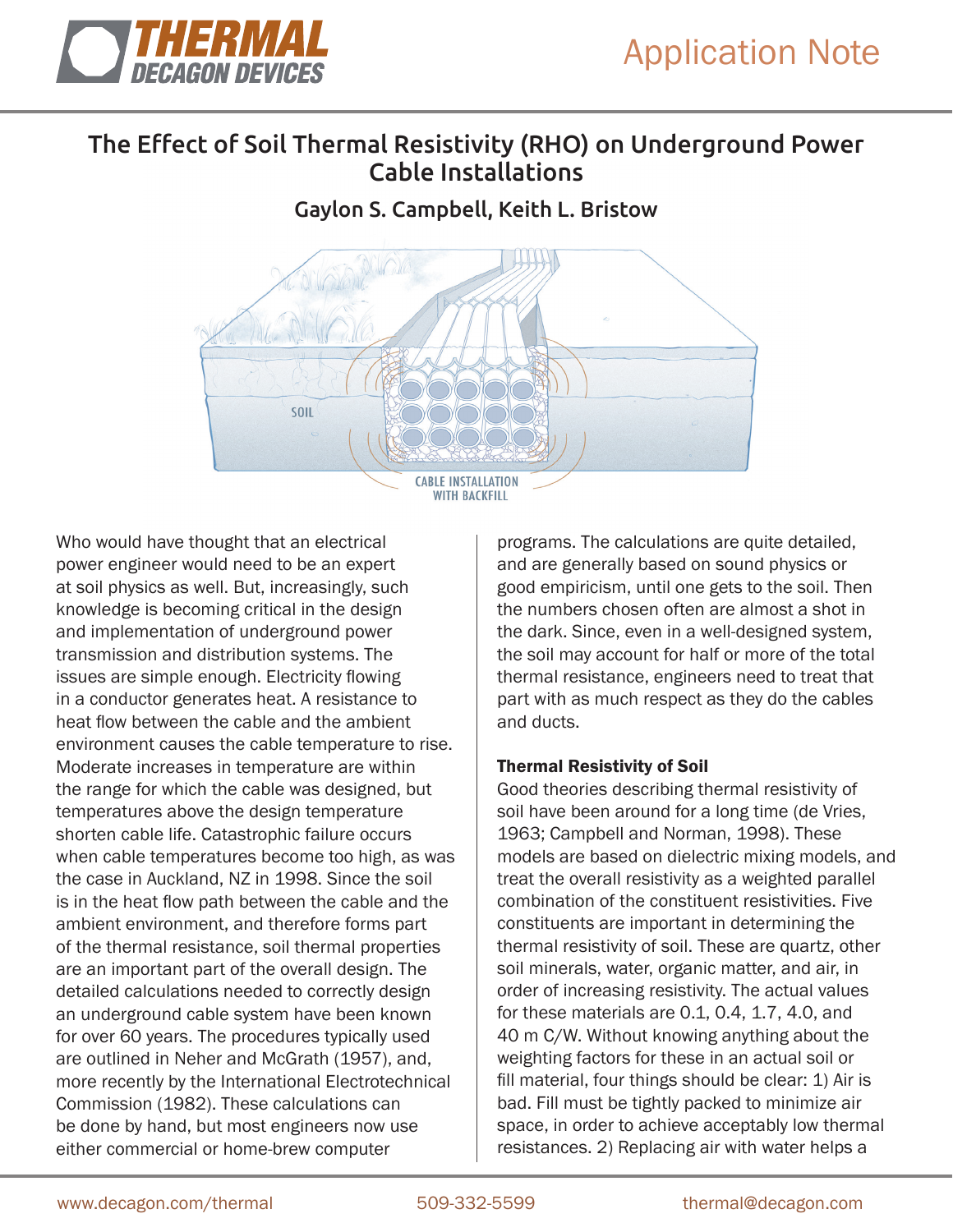

lot, but water is still not a very good conductor. 3) Organic matter, no matter how wet, will still have a very high resistivity. 4) Fill materials high in quartz will have the lowest resistivity, other things being equal. We will illustrate some of these points with examples.

#### Density and Thermal Resistivity

Figure 1 shows how important compaction is for achieving acceptably low thermal resistivity in backfill materials. A value often assumed for thermal resistivity of soil in buried cable calculations is 0.9 m C/W. None of the curves in Fig. 1 ever get that low, even at very high density. Typical density for a field soil that can sustain plant growth is around 1.5 Mg/m3. At this density, even the quartz soil has a resistivity more than 4 times the assumed value. Three important observations can be made from Fig. 1. First, organic material is never suitable for dissipating heat from buried cable, no matter how dense. Second, thermal resistivity of dry, granular materials, even when they are compacted to extreme density, is not ideal for cable backfill. Third, the air spaces control the flow of heat, so, even though quartz minerals have 4 times lower resistivity than the loam minerals, the overall resistivity of the two are similar at similar density. It is worth mentioning that arbitrarily high densities are not attainable just by compaction. Uniform sized particles pack to a given maximum density. To attain densities beyond that, without crushing particles, smaller particles are added to the voids between the larger particles. Highest densities are therefore attained by using well-graded materials.

#### Water Content and Thermal Resistivity

Even though water resistivity is higher than that of soil minerals, it is still much lower than air. If the pore spaces in the soil are filled with water, rather than air, the resistivity decreases. Figure 2 shows the effect of water. The density is around 1.6 Mg/m3, much lower than the highest values in Fig. 1, but with a little water the resistivities are well below 1 m C/W. Now, with more water in the pores, the effect of the quartz is more

pronounced. The resistivity of organic soil, though better than when dry, is still much too high to provide reasonable heat dissipation for buried cable.



Figure 1 The thermal resistivity of a dry, porous material is strongly dependent on its density.





#### Water content in the field

Since thermal resistivity varies so much with water content, and water content in soil is so variable, it is reasonable to ask what water contents to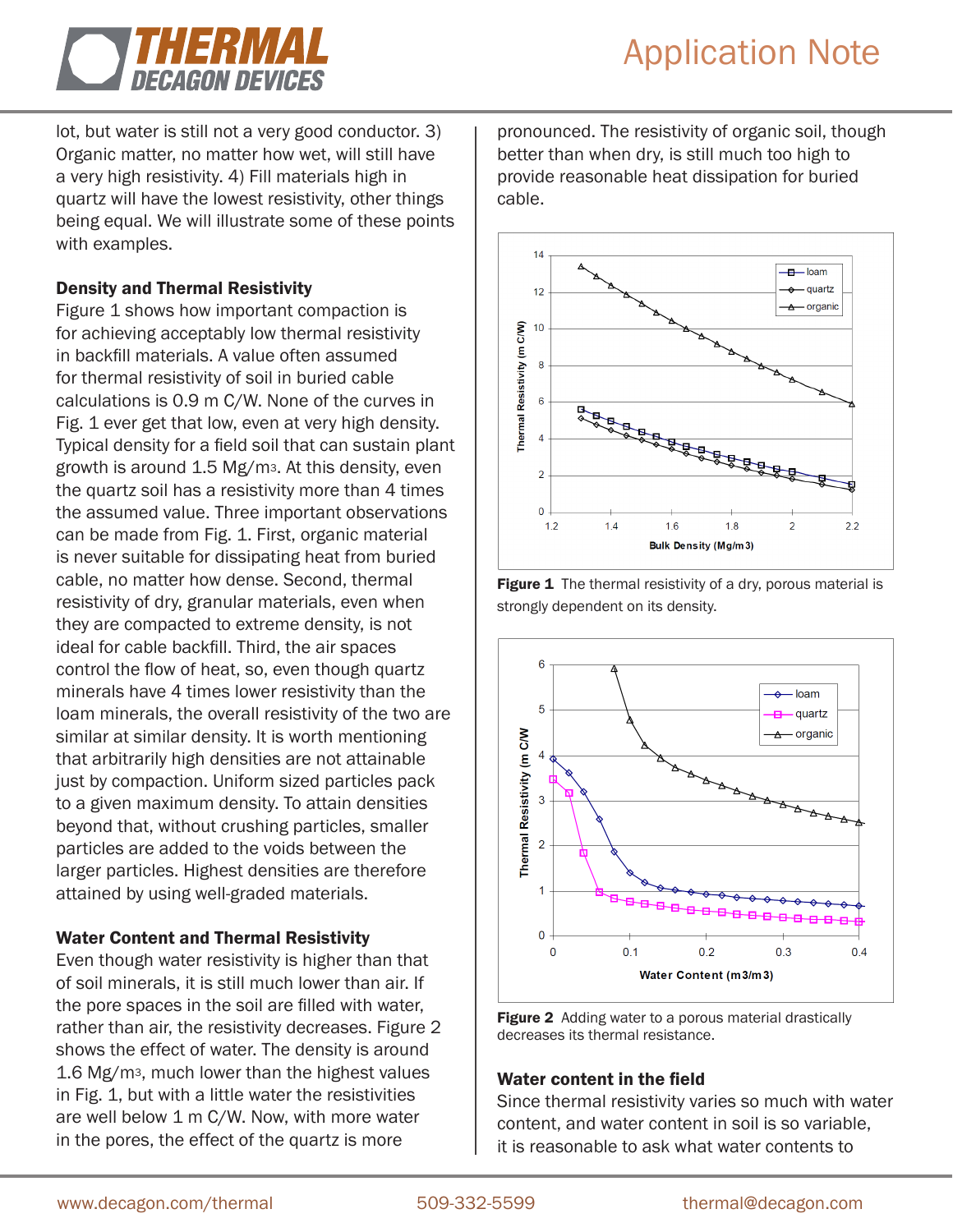

expect in field soils. Below, and even slightly above a water table the soil is saturated (all pores filled with water). In these situations, one can be certain that resistivities will remain at the lowest values possible for that soil density. Minimum water content in the root zone of growing plants typically ranges from 0.05 m3/m3 in sands to 0.1 or 0.15 m3/m3 for finer texture soils. These water contents correspond, roughly, to the water contents in Fig. 2 at which resistivity begins to increase dramatically. This is sometimes called the critical water content, and is the water content below which thermally driven vapor flow in a temperature gradient will not be re-supplied by liquid return flow through soil pores. This point is very significant in buried cable design, because, when the soil around the cable becomes this dry, the cable heat will drive the moisture away, drying the soil around the cable and increasing its resistivity. This results in additional heating, which drives away additional moisture. A thermal runaway condition can ensue.

#### Customized Backfill

Lower dry resistivities than those shown in Fig. 1 can be achieved using especially designed backfill materials. A Fluidized Thermal BackfillTM (FTBTM) can be poured in place. It has a dry resistivity of around 0.75 m C/W, decreasing to below 0.5 m C/W when wet (see http://www. geotherm.net for details).

#### Measurement

While it is possible to compute thermal properties of soil from physical properties, it is usually easier to measure them directly than to do the computations. Methods are given by ASTM (2008) and IEEE(1992). The accepted method uses a line heat source. Typically a heating wire and a temperature sensor are placed inside a small bore hypodermic needle tube with length around 30 times its diameter. Temperature is monitored while the needle is heated. In this radial heat flow system a steady state is quickly established, and one can plot temperature vs. log time to obtain a straight line relationship. The thermal resistivity is directly proportional to the slope of the line.

Several companies offer instruments suitable for either field or laboratory measurements of thermal resistivity, and probes can be left in place to monitor thermal properties after the cable is installed and in use.

#### Site-specific considerations

In addition to the issues discussed above there are also several site-specific issues that need to be taken into account when designing and implementing underground power cable installations. These include trade-off analysis between depth of installation, cost of installation, and thermal stabilization. The deeper one buries the cables the more stable the thermal environment, especially if shallow water tables and capillary upflow result in relatively moist conditions around the cables. Surface conditions will also impact on the water and energy exchange between the soil and atmosphere and hence the thermal environment around the cables. In cities the surface will more than likely be covered by roads, buildings, parks or gardens, while in rural areas bare soil or vegetative cover will be most common. It is important that surface condition and its impact on the underlying thermal environment be taken into account, and especially any change in surface condition that could result in unwanted consequences. Adding vegetation for example could result in significant soil drying, with potential consequences as discussed earlier.

Clay soils in particular can crack on drying, resulting in development of air gaps around cables, and every effort must be made to avoid this happening. Potential 'hot spots' along the cable route (such as zones of well drained sandy soils or vegetated areas that could lead to significant soil drying) should receive particular attention to ensure long-term success of any installation. Additional discussion of some of these issues can be found at http://www. thermalresistivity.com.